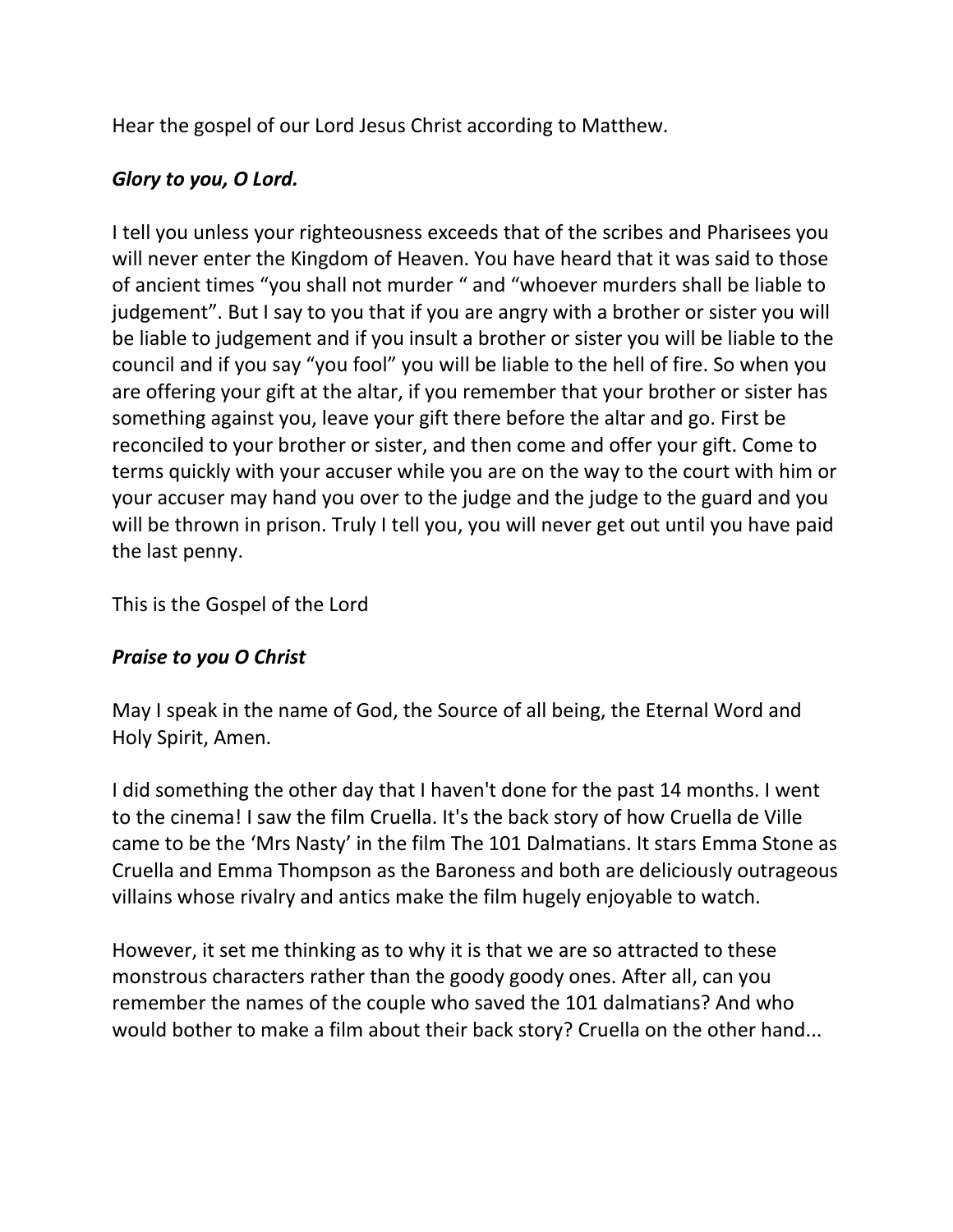I think that part of the attraction of these characters, who are often depicted as huge narcissists, is their lack of shame. They love themselves, to the exclusion of all else, and they are entirely comfortable about saying to the world 'this is me, take it or leave it'.

And maybe, just maybe there are times in our lives or situations that we encounter where we would just love to be able to emulate them, notwithstanding our Christian principles, and say a big bog off to our adversaries.

But what's all this got to do with our Gospel passage today? As you know, the passage in Matthew finds us in the middle of the Sermon on the Mount. If we track back a few verses to the Beatitudes we find the words 'meek', 'lowly', 'poor', 'hungry', 'thirsty' and so on. I have to confess an emotional reaction to these words, which makes me want to run away from them. They are not how I want to be perceived by the world. I don't want to be a nicey nicey Christian with a fixed smile on my face who allows anyone and everyone to trample all over me.

Of course this emotional response to the words and characteristics expressed in the Beatitudes is not only illogical, but a complete misinterpretation of what Jesus meant. And we can see that not only as we reflect on the breadth of Jesus's teaching but also in the way in which He lived His life on earth. He wasn't afraid of speaking His mind or challenging authority. He was supremely brave as He went about His ministry not only in the places that He visited but also the people He engaged with, and His strength of character shines through even as He gave Himself up in his walk to Calvary. Not at all the image of the nicey nicey Christian that I mentioned before.

It is in the verses of our Gospel today that we see more of the practical outworking of what Jesus meant in the Beatitudes. There is hyperbole in Jesus's instructions, designed to forcibly drive home his points, but please note the following.

Firstly the pragmatism in his instructions especially in those in verses 25 to 26 "come quickly to terms with your accuser". We've all been in situations where issues have been left to stew, and therefore grown out of proportion. We may have been reluctant to face up to what we have done or we may not even have realised the extent of hurt we have caused to other people. Maybe we've been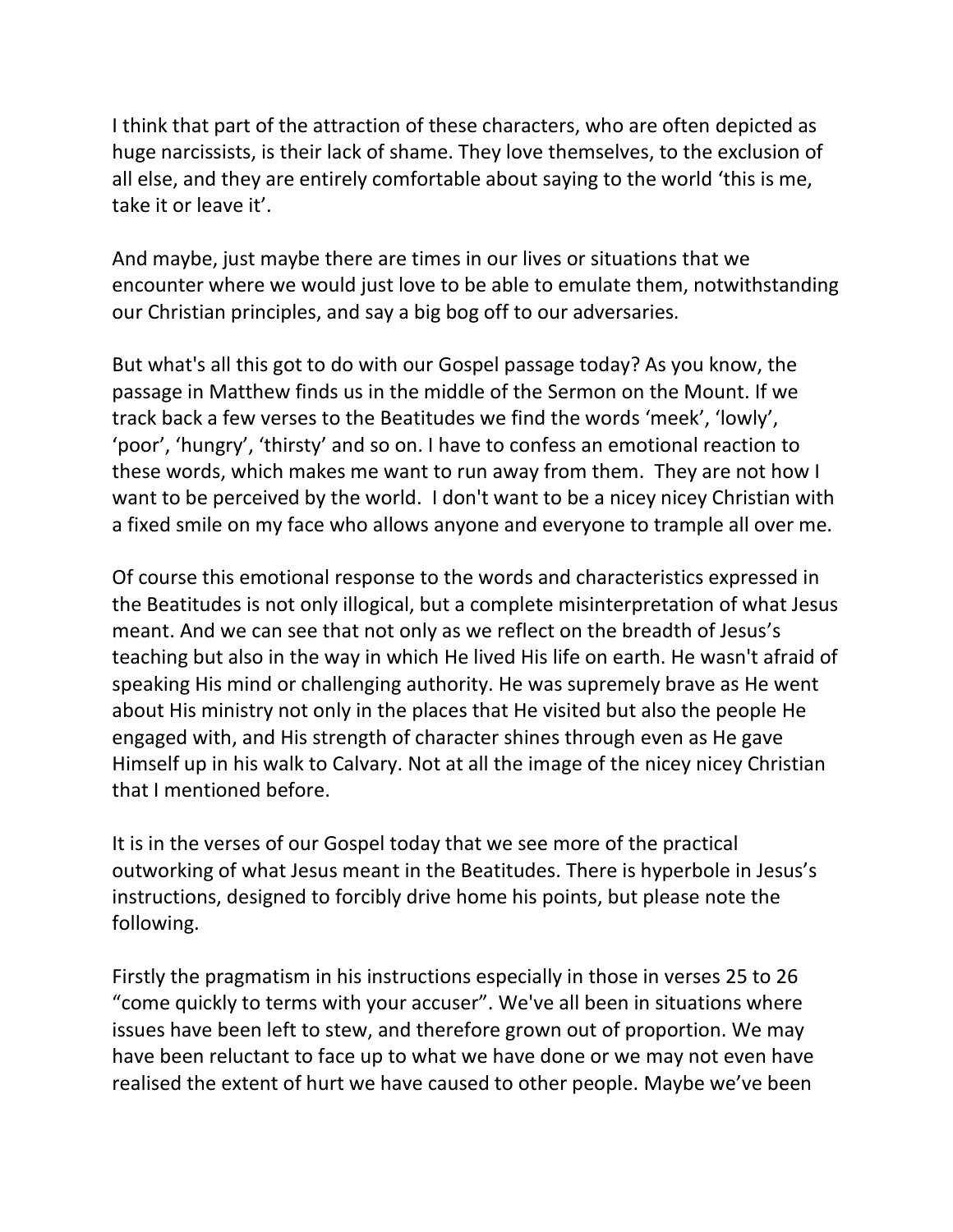too proud or caught up in ourselves. But Jesus is clear; deal with the issue as soon as possible, nip it in the bud. Simple, practical, direct, but also cognisant of our human trait to avoid or prevaricate over facing up to our errors and failings especially when they have impacted other people.

Secondly note how many of these instructions are set in the context of the wider community. The initial reference to the scribes and Pharisees, the impact of one's actions on our "brothers and sisters" and also the references to the framework within which earthly judgments are made. Given our northern European sensibilities, it's easy for us to fall into the trap that any wrongdoing on our part only affects the one who is hurt but I think Jesus is also implicitly drawing attention to the fact that broken relationships impact upon our wider community. That's something that we need to reflect upon carefully given our Parish Vision to be a community of mercy and kindness.

Finally, in terms of these reflections at least, there is Jesus's challenge to self centred thinking, most notably reflected in verses 23 and 24 "when you are offering a gift at the altar, if you remember that your brother or sister has something against you, leave your gift there before the altar and go first to be reconciled to your brother or sister and then come and offer your gift"

Jesus is very clever in his choice of scenario. Imagine I'm rushing to church to open up or because I'm serving in some way, as a reader, welcomer or even preacher. This is my gift of service and it's really important to me that I offer it. But important to whom else? The one I've hurt or am distanced from will not be able to 'receive' my gift until we are reconciled. Jesus's challenge is clear; mend your broken relationships first.

We see at the beginning of today's gospel that Jesus admired the rigour of the Pharisees and scribes in their observance of the law and ritual, just as we might admire those who are passionate and principled, and even admire some of the personality traits of the likes of Cruella. So it's not that He is seeking to diminish observance of the law or ritual, it's just that He is clear that the restoration of relationships is an absolute priority in the building of God's community on earth.

That restoration requires us not only to be open and honest with ourselves about our behaviour, but also for us to be able to step into the shoes of the person that